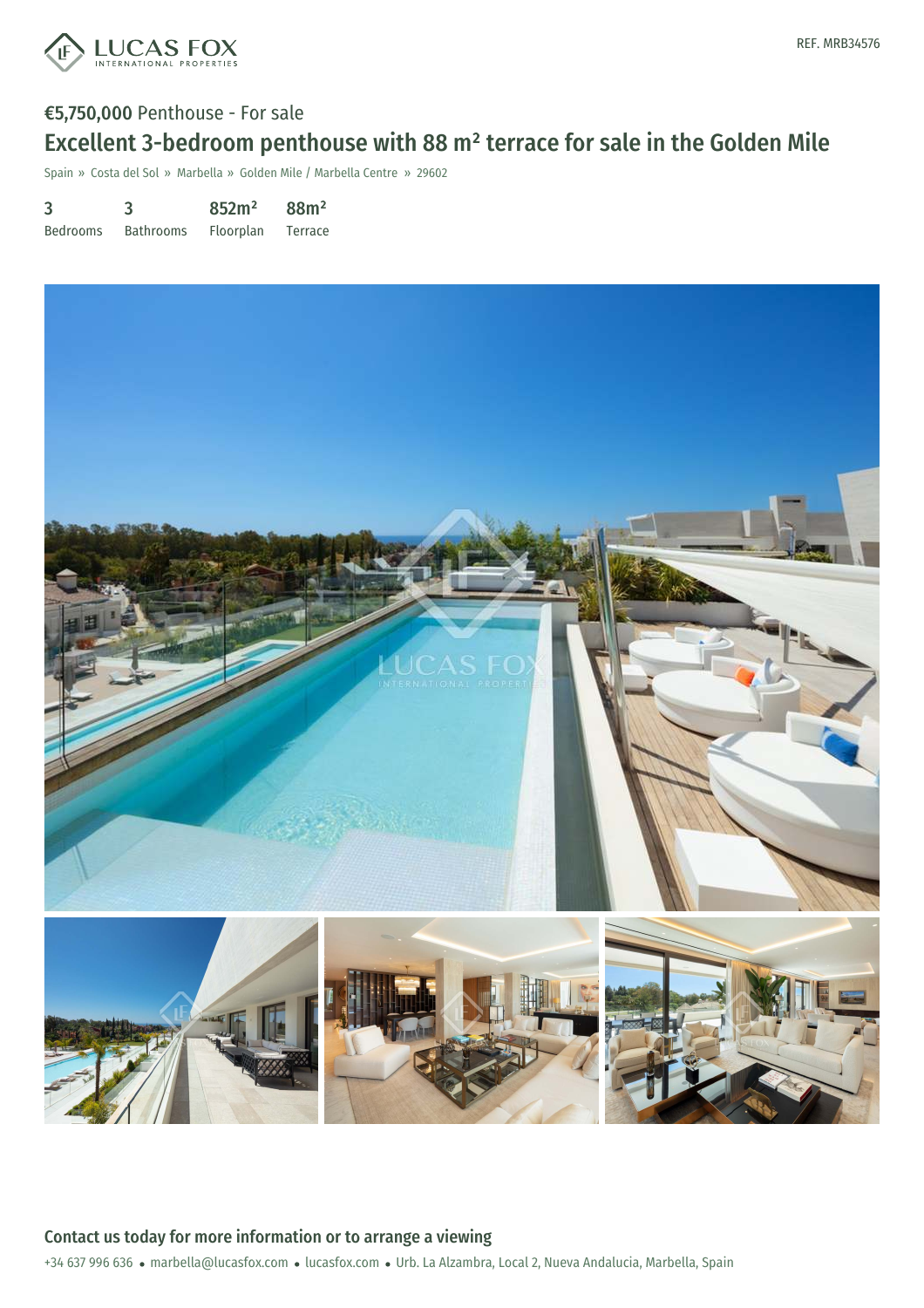

# €5,750,000 Penthouse - For sale Excellent 3-bedroom penthouse with 88 m² terrace for sale in the Golden Mile

Spain » Costa del Sol » Marbella » Golden Mile / Marbella Centre » 29602

3 Bedrooms 3 Bathrooms 852m² Floorplan 88m² Terrace

#### OVERVIEW

## Stunning new penthouse for sale in a prime location in Golden Mile, Marbella with 3 bedrooms, a private pool and wonderful views.

Meticulously designed and built, Epic 11 is a contemporary penthouse boasting bright modern interiors, leading effortlessly onto the expansive terrace, overlooking the manicured gardens and immaculate views. Epic 11 is located within a newly built resort-style complex offering bespoke design, providing some of the most exclusive and exceptional amenities such as gym, SPA and Social areas and located within minutes to Puente Romano Resort and the beach.

Upon entering you are greeted by the spectacular living area featuring vanishing, floor-to-ceiling pocket doors, designed to maximise the panoramic views, that open up to an expansive terrace encased in glass, creating a seamless indoor-outdoor entertainment to provide the ultimate lifestyle.

The quintessential master suite features a walk-in closet and spectacular Bathroom with gorgeous Italian Marble sinks, leading directly onto the massive terrace with awesome views. The crowning jewel of this property is the enormous rooftop solarium, offering the ultimate entertainment. Includes a bar, barbecue and private infinity pool to enjoy the outdoors. Soak up the sun and enjoy stunning views of La Concha mountain, the greens and Mediterranean Sea. The property includes 4 parking spaces and 3 storage units, one of which is equipped into a laundry room.

Homeowners in this development may also enjoy a fully equipped wellness spa, a gym, heated indoor pool, a clubhouse and a beautiful area for celebrations. In line with other leading developments around the world, this project shall provide a complete concierge service along with a wide range of exclusive services offered by professionals, such as [personal](mailto:marbella@lucasfox.com) trainers, [personal](https://www.lucasfox.com) shoppers, beauty stylists, child care, cleaning, healthcare, legal advice and lessons in anything the resident wishes.



[lucasfox.com/go/mrb34576](https://www.lucasfox.com/go/mrb34576)

Mountain views, Sea views, Garden, Swimming pool, Terrace, Concierge service, Gym, Private garage, Lift, Natural light, Communal terrace, Modernist building, Parking, Air conditioning, Alarm, Barbecue, Built-in wardrobes, Chill out area, Domotic system, Equipped Kitchen, Exterior, Fireplace, Heating, Interior, Near international schools, New build, Security, Storage room, Views, Walk-in wardrobe